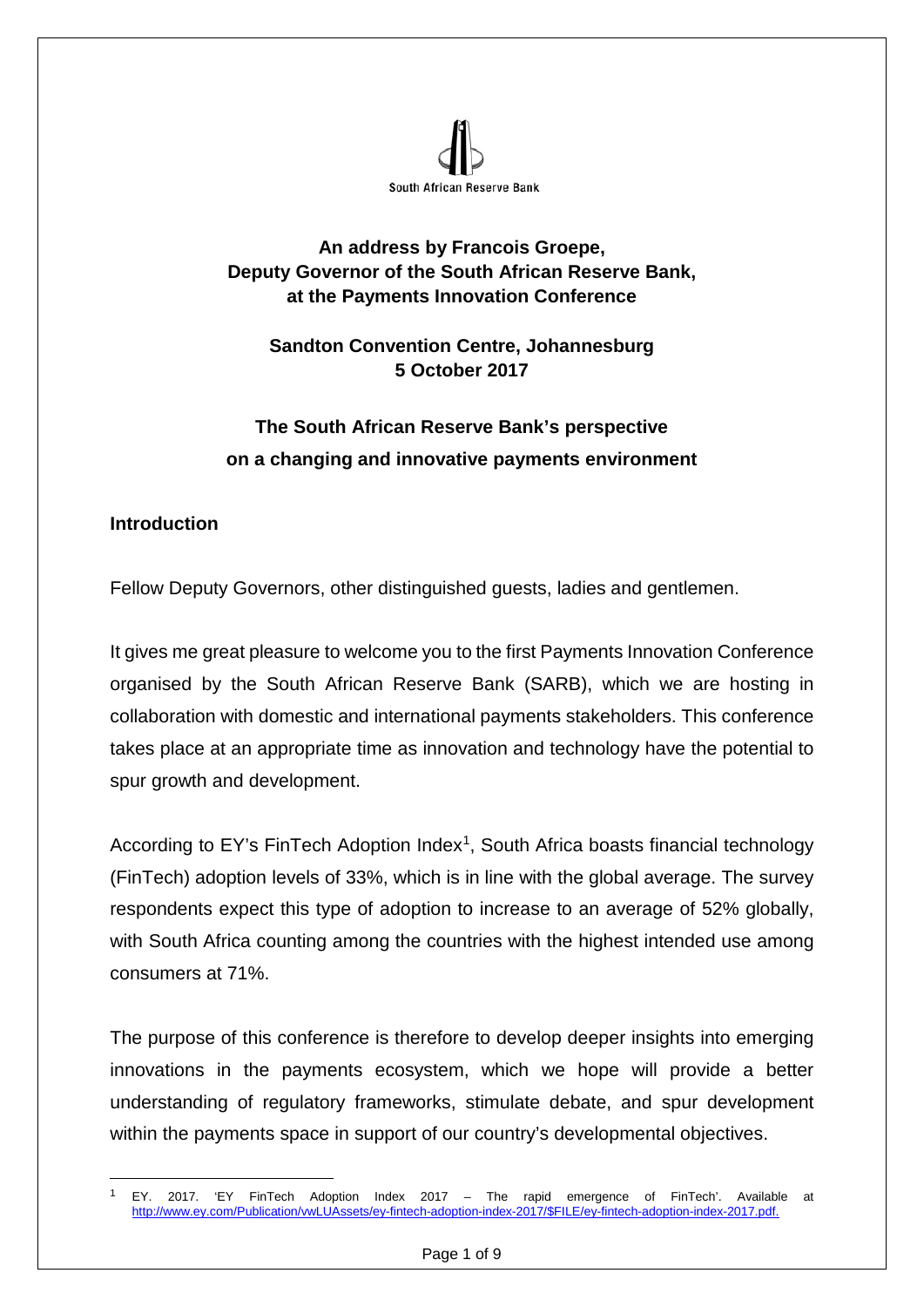My address today will focus on the SARB's perspective on the changing and innovative payments environment.

We are in an era of unprecedented exponential change, where rapid advances in technology have the potential to fundamentally change financial services. The International Organization of Securities Commissions (IOSCO), for example, reports that, in 2014, there were 1 800 FinTech companies with a total funding of US\$5.5 billion. This has risen to over 8 800 FinTech companies with investment of US\$100.2 billion by 2016. [2](#page-1-0)

Technology's impact extends beyond mere services. It also allows for the democratisation of communication and information, and thus for the transfer of power to the end user. Countries and institutions were previously the main controllers of communication and information due to high barriers to entry, such as information asymmetries and the large capital investment that was required to facilitate access. This has fundamentally changed.

Powerful and super-fast processors, cheaper computing power, wide availability of access devices, and the roll-out of high-speed broadband have created an environment primed for a burst of innovation and ideas. Due to these rapid advances in technology, there has been an increasing effort to take advantage of these developments in service offerings, including within the financial services sector.

The emergence of FinTech, that covers digital innovations and technology-enabled business model innovations in the financial sector, also presents exciting opportunities. Examples of innovations that are fundamental to FinTech today centre around value provision in the lending environment, value storage in the form of wallets and tokens, value protection in the form of insurance and investments, as well as value transfer in the payments and remittances areas. Cryptocurrencies that utilise block chain technologies, new digital advisory and trading systems, artificial intelligence and machine learning, peer-to-peer lending, equity crowdfunding and the Internet of things are some of the better-known developments that are normally cited. The drivers of

<span id="page-1-0"></span> <sup>2</sup> International Organization of Securities Commissions (IOSCO). 2017. 'Research report on financial technologies'*.* Available at [https://www.iosco.org/library/pubdocs/pdf/IOSCOPD554.pdf.](https://www.iosco.org/library/pubdocs/pdf/IOSCOPD554.pdf)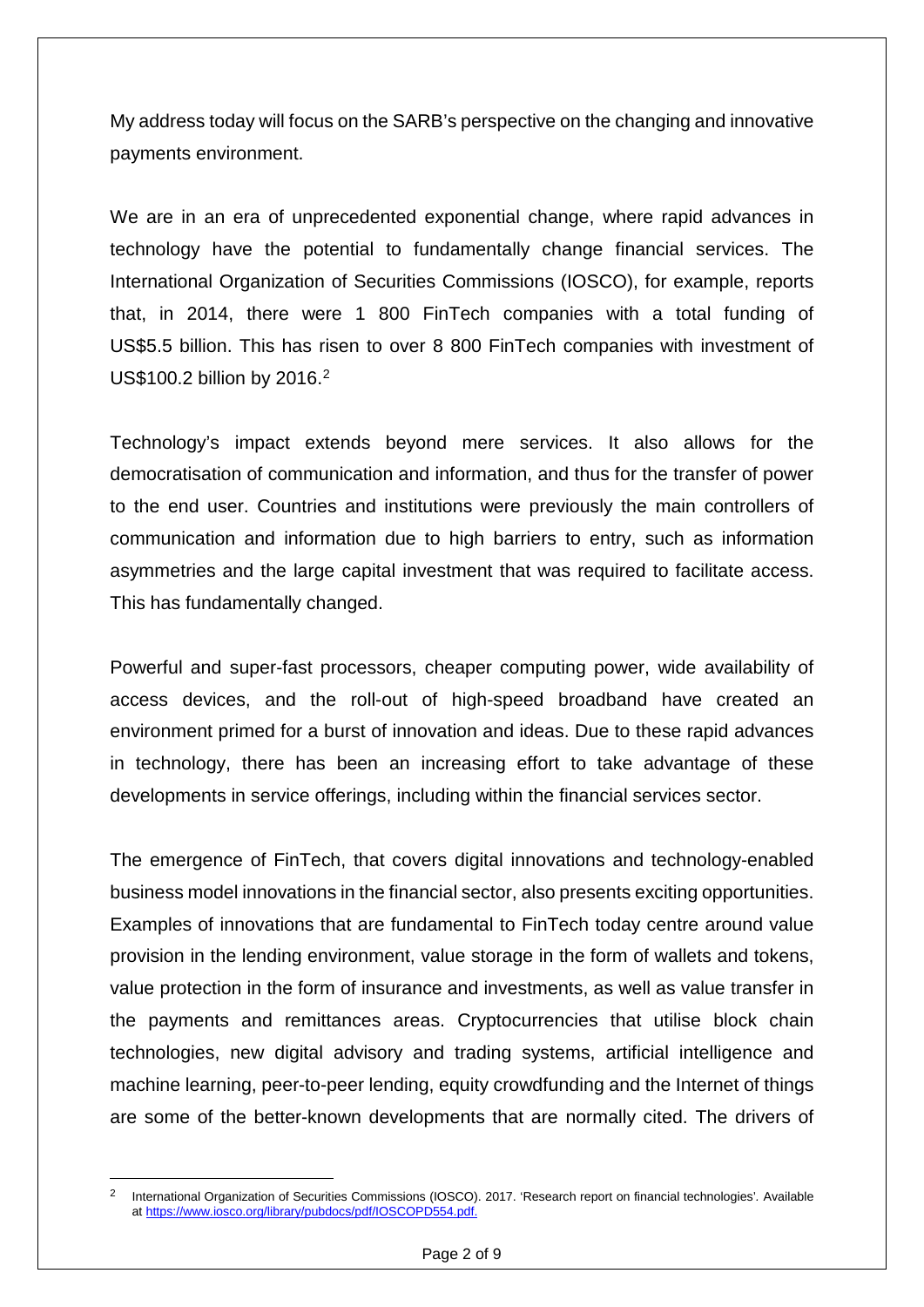these developments, from the demand side, emanate from shifting consumer preferences and an expectation for more, faster and cheaper services. From the supply side, they emanate from opportunities presented by evolving technology, as well as the changing regulatory environment. Currently, there is intense global interest in these developments, as is evident from numerous research initiatives, consourtium efforts, collaborative bank experimentations, venture capital deployment, as well as a number of central bank projects.

According to the Bank for International Settlements (BIS) working paper on *The FinTech opportunity*[3,](#page-2-0) these innovations may:

- a) disrupt existing industry structures and blur industry boundaries;
- b) facilitate strategic disintermediation;
- c) revolutionise how existing firms create and deliver products and services;
- d) provide new gateways for entrepreneurship; and
- e) democratise access to financial services

Although FinTech enterprises have changed the way in which financial services are structured, provisioned, and consumed, they have not acquired dominance yet. They do, however, have the potential to significantly change the competitive landscape. The World Economic Forum<sup>[4](#page-2-1)</sup> (WEF) highlights eight factors that have the potential to alter the competitive landscape of the financial ecosystem, namely:[5](#page-2-2)

- a. the commoditisation of cost bases;
- b. the redistribution of profit pools;
- c. ownership of the customer experience;
- d. the delivery of financial services through platforms;
- e. the monetisation of data;
- f. automation in the workplace;
- g. systemically important technology firms; and
- h. financial regionalisation due to differing regulatory priorities and customer needs.

<span id="page-2-0"></span> <sup>3</sup> BIS Working Papers [Paper?] No. 655, *The FinTech opportunity,* Thomas Philippon, Monetary and Economic Department, August 2017. Available at [http://www.bis.org/publ/work655.htm.](http://www.bis.org/publ/work655.htm)

<span id="page-2-1"></span><sup>4</sup> World Economic Forum (WEF). 2017. *'Beyond fintech: A pragmatic assessment of disruptive potential in financial services'*. [http://www3.weforum.org/docs/Beyond\\_Fintech\\_-\\_A\\_Pragmatic\\_Assessment\\_of\\_Disruptive\\_Potential\\_in\\_Financial\\_Services.pdf](http://www3.weforum.org/docs/Beyond_Fintech_-_A_Pragmatic_Assessment_of_Disruptive_Potential_in_Financial_Services.pdf)

<span id="page-2-2"></span><sup>5</sup> World Economic Forum (WEF). 2017. *Beyond FinTech: a pragmatic assessment of disruptive potential in financial services*. Available at

[http://www3.weforum.org/docs/Beyond\\_Fintech\\_-\\_A\\_Pragmatic\\_Assessment\\_of\\_Disruptive\\_Potential\\_in\\_Financial\\_Services.pdf.](http://www3.weforum.org/docs/Beyond_Fintech_-_A_Pragmatic_Assessment_of_Disruptive_Potential_in_Financial_Services.pdf)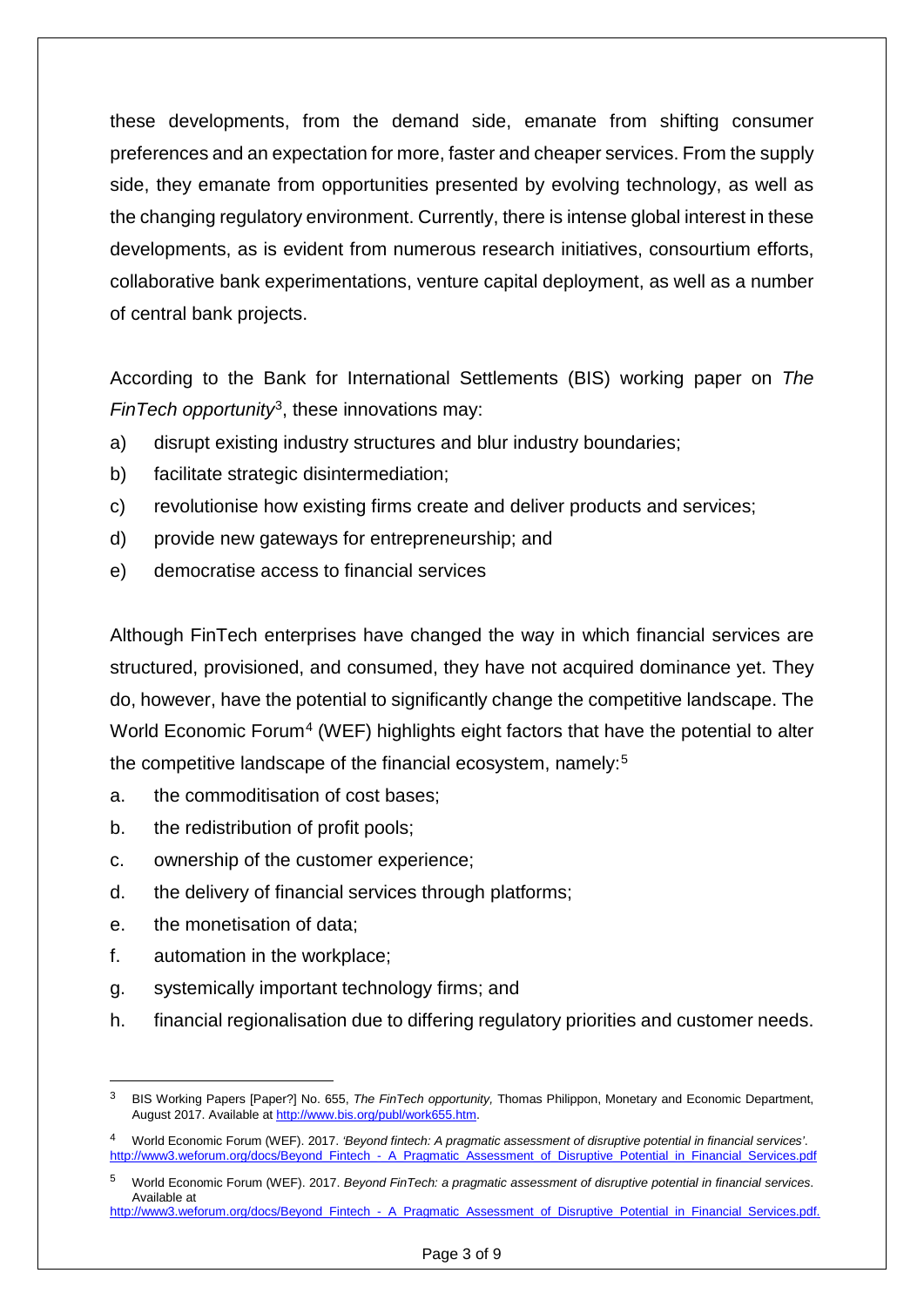These developments also have the potential to rapidly alter the payments space. Innovation in the payments ecosystem is resulting in an expansion of payment services, broadening the reach of payments platforms and networks.

Payment services innovations have recently included the leveraging of mobile devices and connectivity to make payments simpler and more convenient and to reduce the use of cash and make payments less visible to payers. [6](#page-3-0) A preliminary analysis conducted by the SARB reveals that the current crop of innovations leverages the existing foundations of the payments infrastructure and that these new firms integrate themselves into existing value chains.

For example, mobile technology has catalysed the introduction of new mobile point-of-sale (POS) players in South Africa. These players have deepened the reach of electronic payment networks by targeting flea markets, self-employed artisans such as plumbers and spaza shops in rural areas – all previously underserved markets in terms of access to card payment networks. The potential of this type of technology means that, in the near future, we could possibly triple the level of the current 600 POS devices per 100 000 citizens to close to 2 000. This vividly demonstrates the potential of FinTech to broaden the network and deepen inclusion.

Other benefits that innovation may bring about include, operational simplification, counterparty risk reduction, clearing and settlement time reduction, liquidity and capital management improvement and fraud minimisation.

It should, however, be recognised that while these developments present tangible benefits, they may also give rise to certain challenges, including, but not limited to issues related to privacy as well as regulation, criminality and law enforcement. Given this reality, a balance necessarily need to be struck when developing regulatory frameworks.

#### **The innovation trade-off**

<span id="page-3-0"></span> <sup>6</sup> 'The future of financial services: how fs:h disruptive innovations are reshaping the way financial services are structured, provisioned and consumed'. An industry project of the financial services community. fsc. Prepared in collaboration with Deloitte Final Report, June 2015. Available at [http://www3.weforum.org/docs/WEF\\_The\\_future\\_\\_of\\_financial\\_services.pdf.](http://www3.weforum.org/docs/WEF_The_future__of_financial_services.pdf)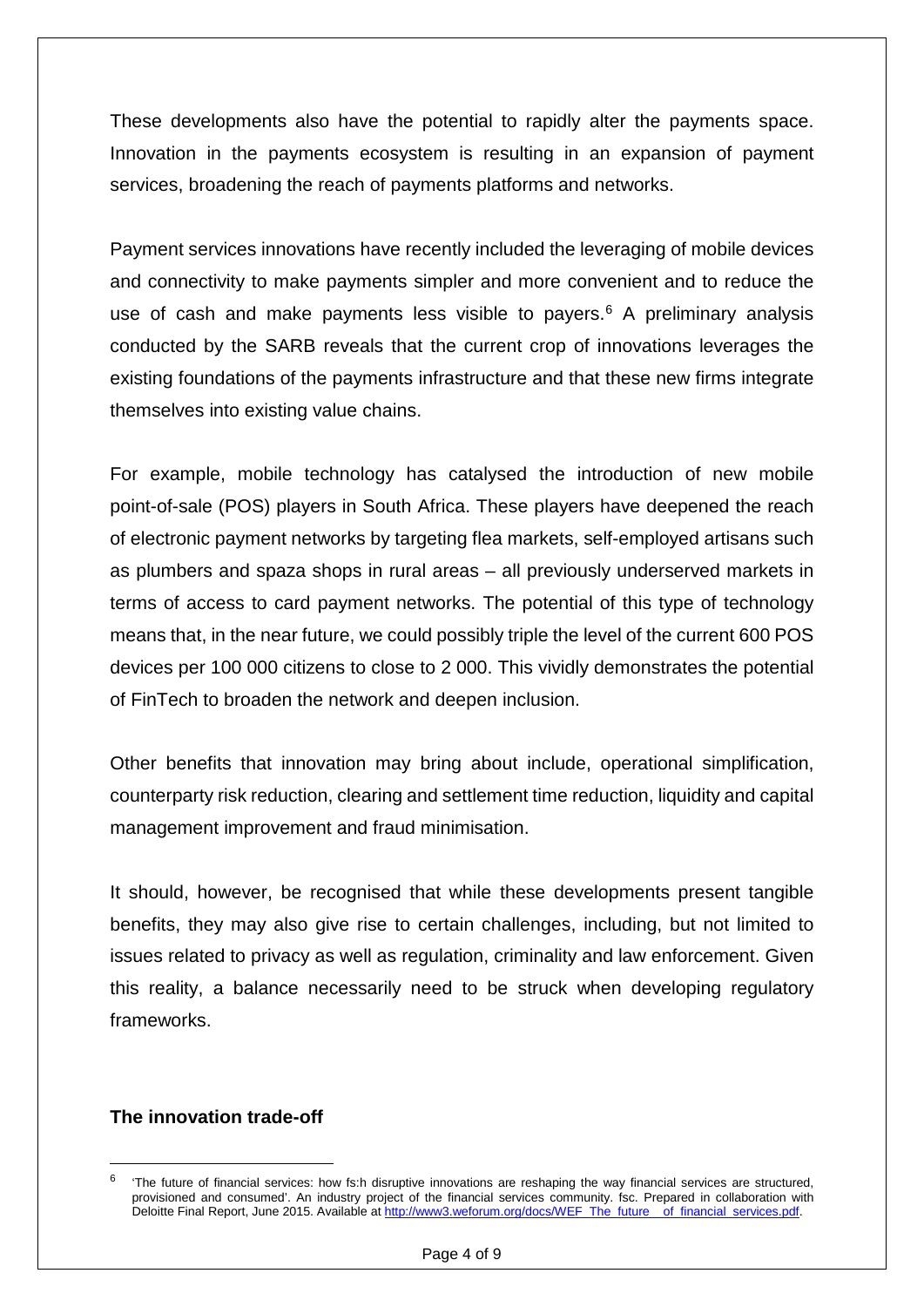The possible benefits of innovation are numerous and broad, and those that are often touted relate to costs, convenience, and speed. Big Data and information analytics that allow financial intermediaries to understand and cater to their customers' needs at an individual level presently exist and already in wide use. These developments have the potential to lead to advances in risk management, credit extension processes and an economy that potentially makes less use of cash. The inclusion of previously under- and unserved consumers into formal financial services through the introduction of novel and bespoke products is a promising and welcome development.

As stated above, the pursuit of these developments, in the absence of appropriate and sound regulatory frameworks, could lead to the emergence of new risks. As an example, with these advances in technology, some of the platforms and systems have moved to the cloud. This is compounded by the rapid improvements and usage of mobile devices.

A WEF white paper highlighted that in order to improve risk management, it is important to highlight that the right tools should be used, including:<sup>[7](#page-4-0)</sup>

- a. data on the emerging new innovation and its potential impact;
- b. assessment tools for the systemic risks introduced by innovation;
- c. a more standardised regulatory treatment framework for new competitors across jurisdictions; and
- d. an improved mechanism for public-private cooperation to combat cyberattacks.

A further key regulatory consideration is to support initiatives that could assist in easing frictional costs, within the system and the economy, and to respond to the need for all interbank payments to be processed and finalised in near real-time.

## **Cybersecurity**

There is no doubt that cyber-threats have increased substantially over the past few years. As technology evolves and is more widely embraced and become more accessible, criminal activity is rapidly expanding to the cyber-world. The source of this

<span id="page-4-0"></span> <sup>7</sup> World Economic Forum (WEF). 2017. *'Balancing financial stability, innovation, and economic growth'*. Available at [http://www3.weforum.org/docs/IP/2017/FS/WEF\\_Whitepaper\\_FSIEG.pdf.](http://www3.weforum.org/docs/IP/2017/FS/WEF_Whitepaper_FSIEG.pdf)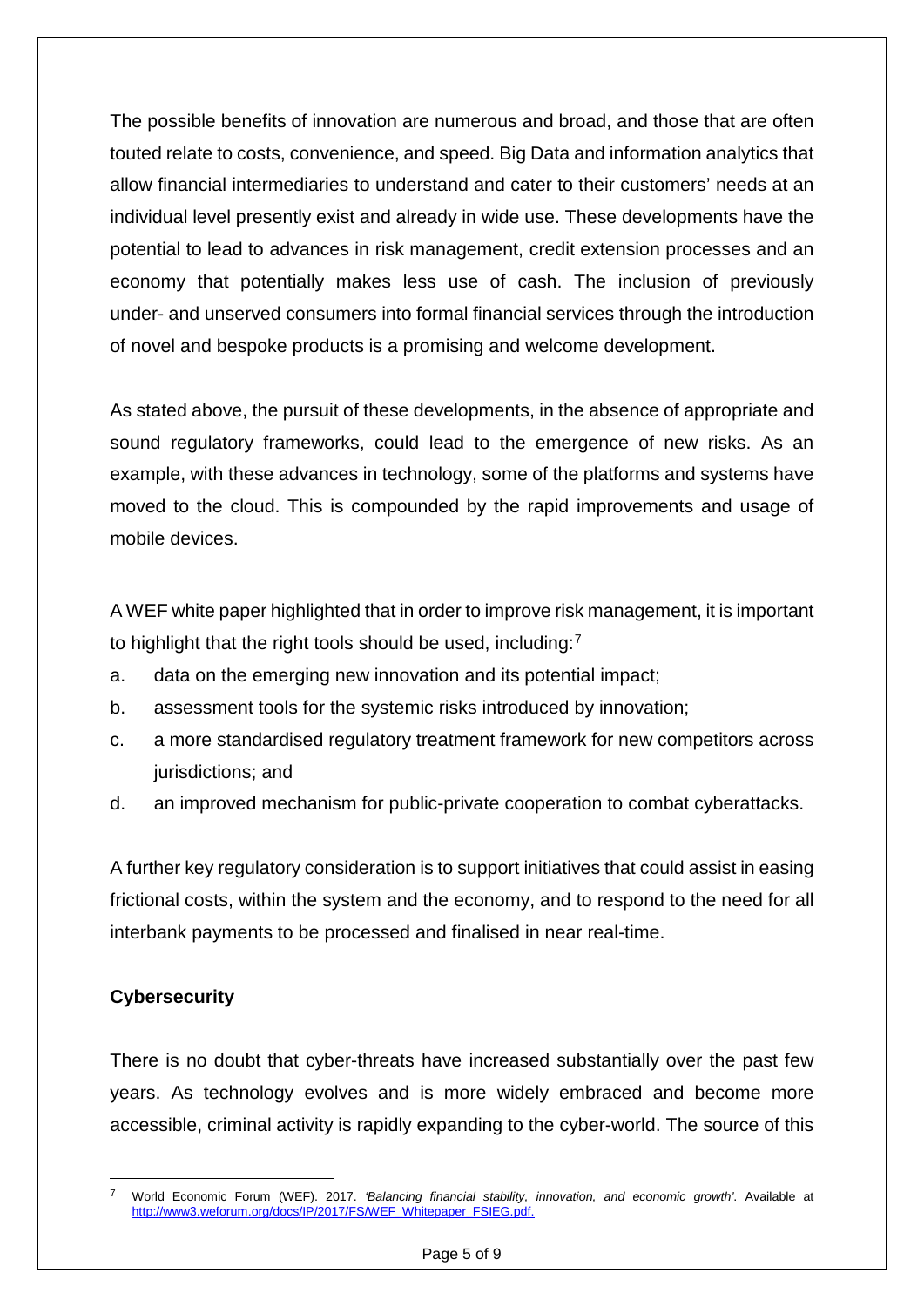threat vector is both privately and state-sponsored - the latter is far more difficult to counter. Cybersecurity and strengthening resilience across the entire value chain is therefore non-negotiable. In response to this reality, the SARB hosted a Cybersecurity Conference with the theme of 'Collaboration for building cyber-resilience' last year. The conference was an important event for creating a platform to share experiences from both global and local stakeholders, creating awareness and a common understanding of the fundamental issues, and assisting in determining the deficiencies that needs to be addressed.

Through this Payments Innovation Conference, we will also explore payment threats and security interventions in the digital age, with a focus on the analysis of emerging threats in the payments domain and counteracting threats (the tactics, tools, and techniques) in order to remain safe and secure in the digital age.

It is important to recognise that, in an interconnected world, one is only as safe as the weakest link. It is, therefore, crucial for us to think about how to strengthen the resilience of the wider financial system.

#### **Developments in regulations and policy objectives**

The South African Reserve Bank Act 90 of 1989 (SARB Act) bestows the mandate of ensuring the efficiency, safety and soundness of the entire payments value chain and related matters on the SARB. Aligned to this mandate in the SARB Act is the enabling legislation, namely the National Payment System Act 78 of 1998, which ''provides for the management, administration, operation, regulation and supervision of the payment, clearing and settlement systems in the Republic of South Africa<sup>8</sup>. In the quest to execute this mandate, the SARB endevours to increasingly establish an enabling regulatory environment for innovation to take place.

One of the benefits of payments innovation is the potential expansion of access to financial services and achieving financial inclusion to reach the under- and unserved consumers and to reduce transaction costs while providing greater transparency with

<span id="page-5-0"></span>See the National Payment System Act, available at [www.resbank.co.za](http://www.resbank.co.za/) > Regulation and supervision > National Payment System (NPS) > NPS Legislation.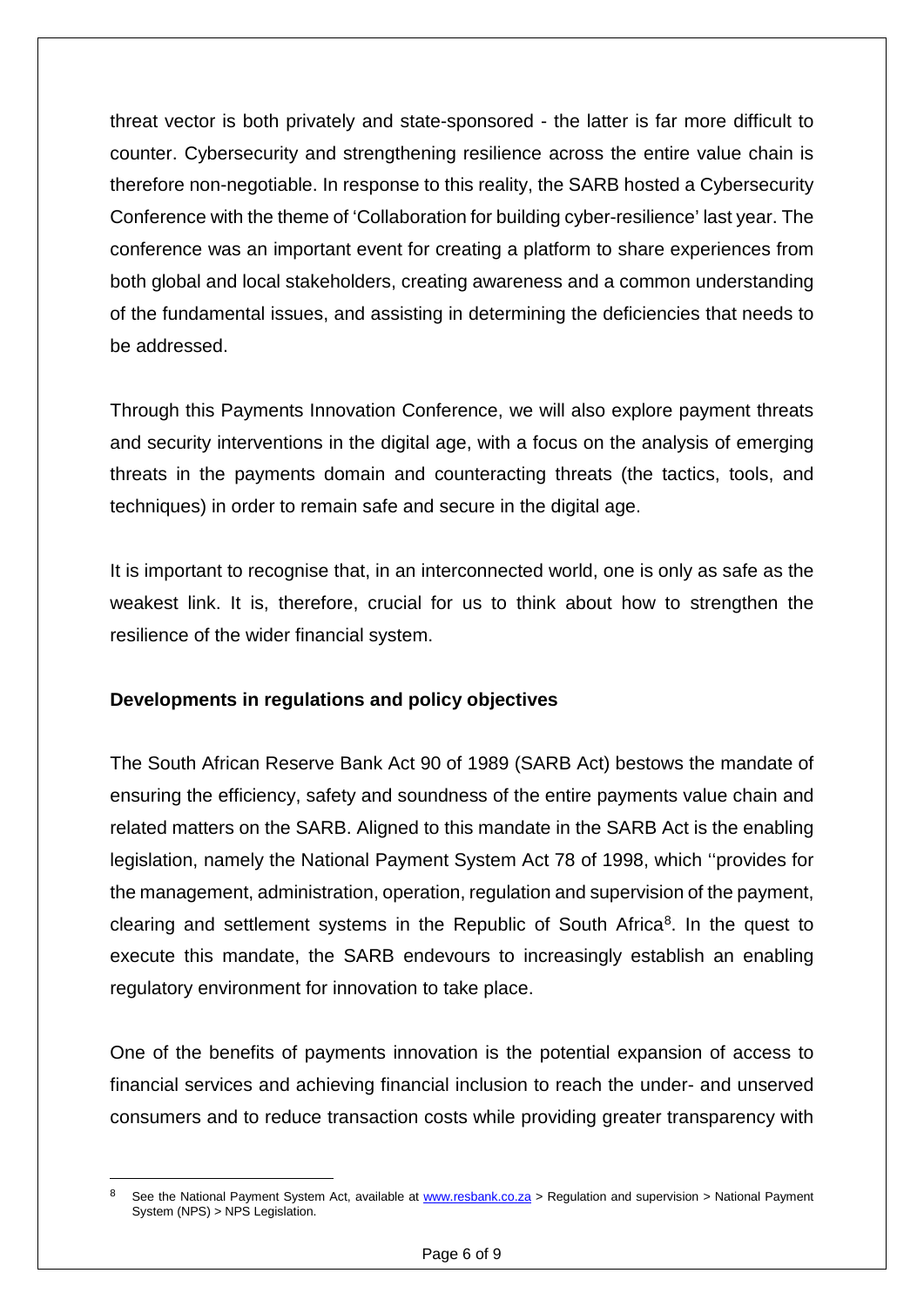simpler products and greater convenience and efficiency. By leveraging technology and proactively shaping a conducive environment for innovation through regulation, the payments system can serve as a gateway to achieving financial inclusion and address the need to deepen and strengthen access for both consumers and providers.

As the payments industry becomes increasingly innovative and continues to improve the traditional payments landscape, regulatory and legislative frameworks need to be flexible and adaptable to these changes and provide an enabling environment for innovation to thrive. Furthermore, the regulatory framework should remain robust and resilient to risks that may be posed to the safety and efficiency of the payments system.

A number of developments have necessitated a rethink of the adequacy and relevance of the existing payments regulatory framework. These include global policy developments, relating to financial inclusion, access, financial stability, financial integrity and competition, international best practice and standards, and recommendations from global policy-setting structures, including the assessments undertaken by institutions such as the World Bank and the International Monetary Fund.

#### **How the South African Reserve Bank collaborates with the industry**

In 2015, the SARB initiated a project to develop a vision for the national payment system. This process culminated in the drafting of the *National payment system framework and strategy: Vision 2025* document (*Vision 2025*). The SARB is currently in the last phase of consultations with the industry regarding the strategies that will be implemented to advance the development of the national payment system. The *Vision 2025* process has and will continue to be consultative and collaborative.

In March 2016, the SARB Executive approved the establishment of an internal Virtual Currencies (VCs) and Distributed Ledger Technologies (DLTs) Steering Committee (SteerCo) and working group. Subsequently, we established a FinTech SteerCo and working group. These structures are tasked to strategically review the emergence of FinTech initiatives and assess the related use cases. Their primary responsibilities include the facilitation of the development and review of policy positions for the SARB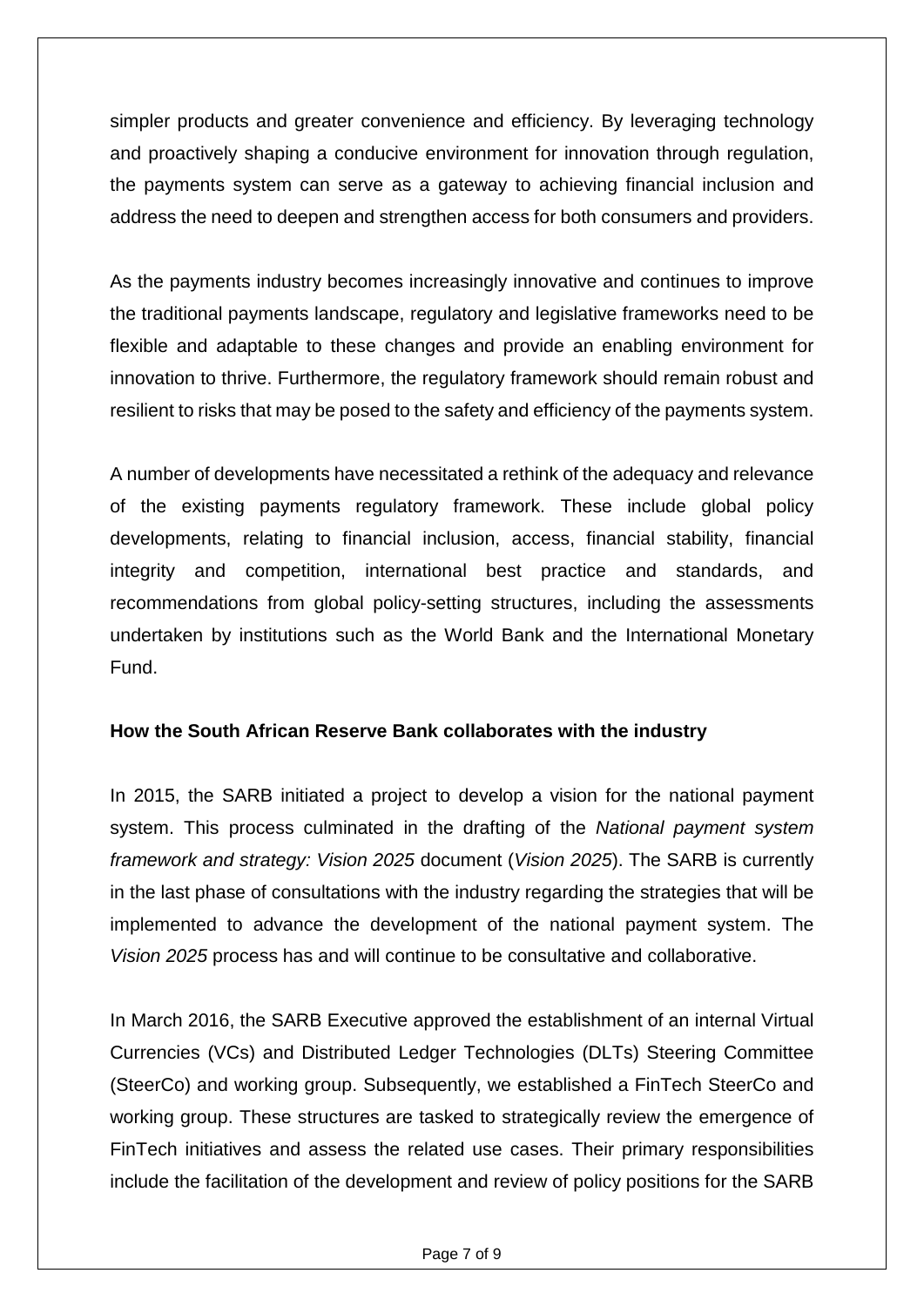across its regulatory domains. This will be undertaken through an analysis of both the pros and the cons of emerging FinTech innovations, as well as through the testing of appropriate regulatory responses to these developments.

The SARB is also looking forward to exploring the potential for sandboxes and innovation hubs to test the relevance of existing regulatory frameworks and make the necessary changes, where appropriate.

An intergovernmental FinTech working group consisting of various government agencies – including the SARB, National Treasury, the Financial Intelligence Centre, the Financial Services Board and the South African Revenue Service – was also established in December 2016. Its main purpose is to assess different FinTech innovations and their impact on the South African regulatory landscape. This is aimed at fostering safe FinTech innovation in South Africa.

## **Conclusion**

I hope that the focus of the next two days will be on the potential innovative developments within the payments systems environment and the possible benefits that these may give rise to. This calls for critical reflections, including on how we may collaborate in order to advance the development of and growth in our economy. This conference thus presents an opportunity to jointly contemplate the payments system's development potential and the roles that each one of us could play in realising this aspiration. Frank and open discussions are required on our strengths and shortcomings, with a specific focus on where we can do better and how we should position the South African payments system going forward.

As a regulatory authority, the SARB will also continue to focus on areas where policy and regulation may be improved to provide the financial industry with a more enabling regulatory environment. I would like to reassure you that the SARB is committed in its support of innovation and the responsible improvement of the services offered to all our people in a manner that does not give rise to increased threats to the soundness or stability of the wider financial system.